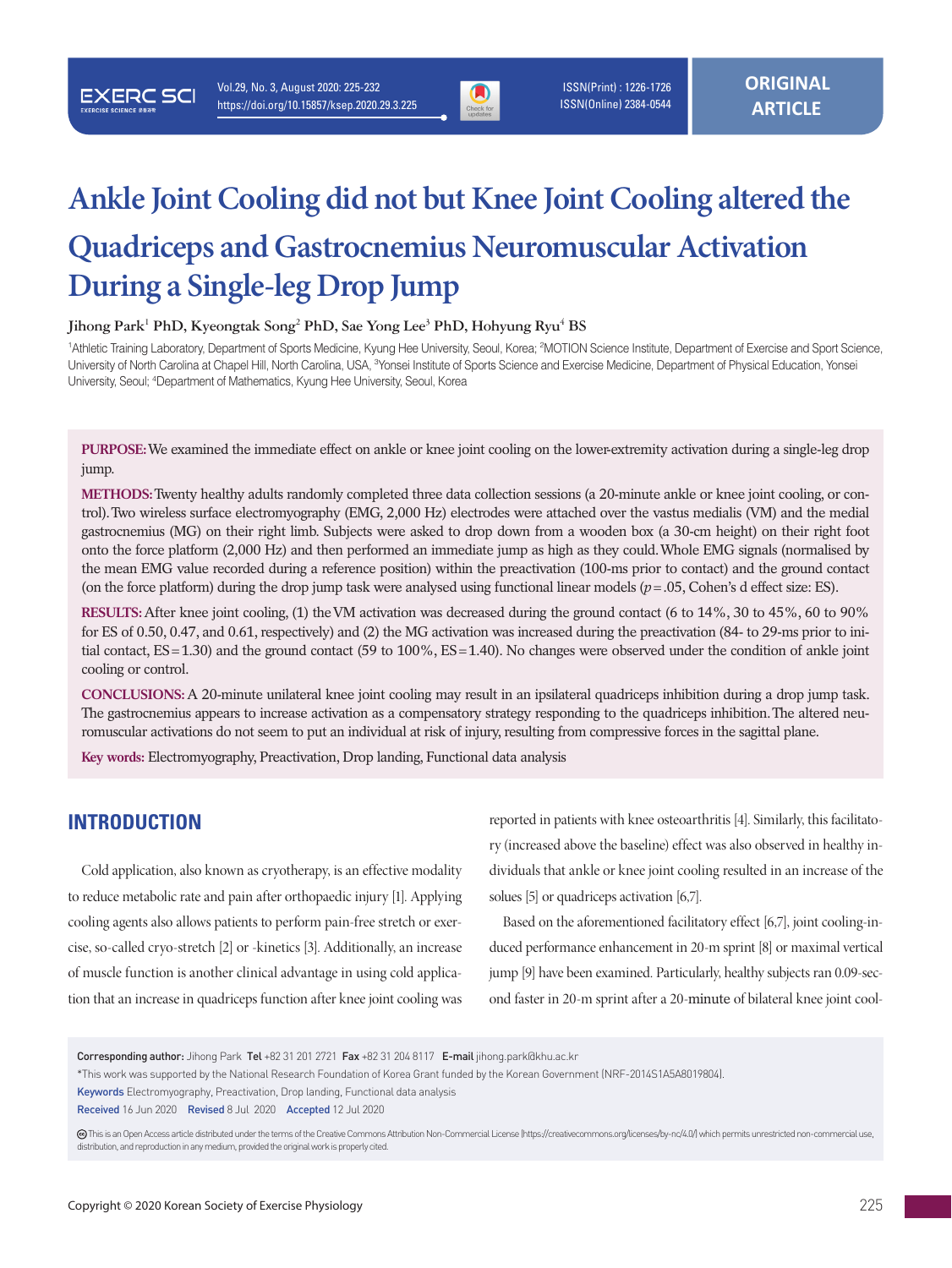## **EXERC SCI**

ing [8]. After a temperature reduction due to cooling, an increase in thermoreceptor activity (e.g., Krause's end bulb) initiates change in afferent sensory input [10] to the central nervous system. At the spinal level, altered sensory information interacts with the interneurons (e.g., Ia and Ib inhibitory or excitatory interneurons: also receive from other afferent/ efferent signals and the other interneurons) [11], which in turn increase facilitatory (excitatory) response of the motoneuron pool as the net effect [7]. In this neurological process, decreased recruitment threshold of inhibited motoneurons [5] and masking inhibitory synaptic signals [4] have been suggested as the mechanisms behind the net effect in excitatory descending signals.

While the use of lower-extremity joint cooling is getting popular for either purpose of a therapeutic effect or performance enhancement, any potential harmful effect (e.g., increasing risk of injury) due to the neuromuscular alterations needs to be examined. Further, current literature does not provide information as how lower-extremity muscles neuromuscularly respond to ankle or knee joint cooling. Hence, in the primary purpose of this study was to observe how a 20-minute unilateral ankle or knee joint cooling alters neuromuscular activity in the quadriceps and gastrocnemius during a single-leg drop jump contact (from an initial ground contact to jump-off) and preactivation (100-ms prior to the initial contact), as compared to a non-cooling condition (control). Secondarily, we examined if altered neuromuscular patterns in response to either joint cooling during the drop jump between females and males were different. Understanding the influence of the sex difference would help establish prevention or training strategies. We had our subjects perform a single leg-drop jump because it is a functional plyometric movement consisting of the eccentric and concentric contraction phases. Based on the previous reports [5,6], we hypothesised that ankle or knee joint cooling would result in a facilitation of the gastrocnemius or quadriceps, respectively during the preactivation and ground contact.

## **METHODS**

#### 1. Subjects

Twenty healthy physically active adults (10 females and 10 males; age:  $22.8 \pm 3.0$  years, height:  $169.0 \pm 8.6$  cm, mass:  $65.9 \pm 12.2$  kg) participated in this crossover study. Prior to participation, all subjects signed an informed consent, approved by the university's institutional review board. According to the inclusion criteria, all subjects had to be free of any history of lower-extremity injury for the past six months and orthopaedic surgery for the lifetime. Exclusion criteria included any neuromuscular disorder or cardiopulmonary disease.

#### 2. Procedures

After reading the testing procedures of the study, providing informed consent, and changing clothes (standardised spandex shorts and shirts, tennis shoes, and socks), subjects performed several practice trials of a single-leg drop jump task. The single-leg drop jump was defined as a drop down from a 30-cm height wooden box (55×55×30 cm) on their right foot onto the floor-embedded force platform followed by an immediate vertical jump as high as possible, and then landing back on the same force platform. After skin site was shaved and cleaned, two wireless EMG electrodes (Trigno Wireless Systems, Delsys Inc., Natick, MA, USA) were attached over the right-leg muscle bellies of the vastus medialis (VM) and the medial gastrocnemius (MG) in a previously recommended manner [12]. With each testing session, subjects were then asked to squat down until they barely touch their butt on the edge of table (height of 0.7 m) and maintained this position for four seconds [13]. This semi-squat activity was performed for normalisation of EMG amplitude that the EMG amplitude during the drop jump task was divided by the EMG amplitude during the isometric reference position. Three successful trials of the single-leg drop jump tasks were recorded at pre- and post-measurements. After pre-measurements, one of the three conditions (a 20-minute ankle or knee joint cooling in the right limb, or control-no cooling) were administered, in a counterbalanced order. For joint cooling, two plastic bags  $(20.3 \times 40.6 \text{ cm}$ : filled with 1 L crushed ice) were directly secured by an elastic wrap (Fig. 1). The plastic bags for the ankle joint were placed on the medial and lateral aspects while knee joint were on the anterior and posterior aspects [8]. For the control condition, subjects remained in the seated position for 20-minute without cooling.

#### 3. Data collection and reduction

The ground contact (from initial contact to jump off) was determined



**Fig. 1.** Ankle or knee joint cooling.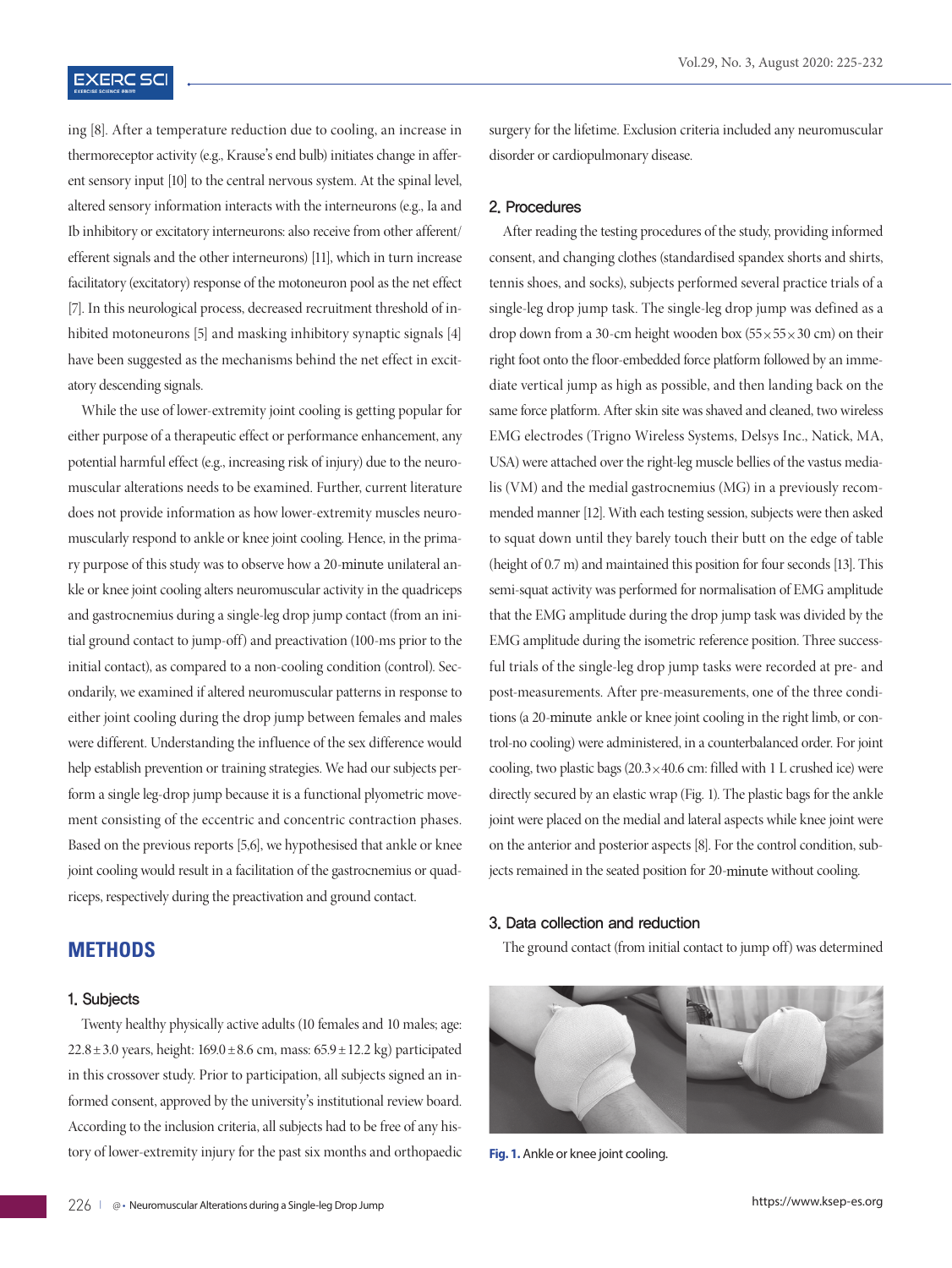by the vertical GRF (exceeded 10 N) from the force platform (AMTI, Watertown, MA, USA; sampled at 2,000 Hz, synchronised with the EMG signals). Within the data of the ground contact, landing and jumping phases were determined by the peak knee flexion in the sagittal plane (calculated by joint kinematics from 3D motion analysis, which is not reported in this study). For the preactivation, the data of 100-ms period prior to initial contact were selected. All EMG analogue signals were band-pass filtered (20-450 Hz) with a gain of 1,000 (rejection ratio: > 80 dB) and digitally sampled at a frequency of 2,000 Hz. Recorded raw EMG data were further smoothed using a root mean square algorithm with a 15-ms moving window. Smoothed EMG amplitude within the preactivation and the ground contact phases during the drop jump was normalised by the mean of smoothed EMG value during the isometric reference position sampled at each session.

#### 4. Statistical analysis

To test joint cooling effect over time on the VM and MG neuromuscular activation during the preactivation and the ground contact, we performed functional analysis of variance [14] using time-registration polynomial function (curve). To determine statistical significances, we then plotted the mean difference and the corresponding estimation of 95% confidence bands in each pairwise comparison  $(p < .05)$ . Statistical differences were considered if the 95% confidence bands did not cross zero. The corresponding mean difference indicated the magnitude of difference. Since this statistical approach comprehensively evaluates the whole data as a function, it is considered as a superior over traditional methods by analysing discrete values peaked or averaged during a certain time period. Dependent variables showing statistical differences were analysed (the same functional data analysis) again using the separate data set of females and males. This secondary analysis allowed us to determine whether sex-differences influenced the results. To determine practical significance, Cohen's d effect sizes (ES) were calculated for the time period with all detected statistical significances [15]. Statistical package R (version 3.4.3, R development core team) was used for all statistical analyses.

## **RESULTS**

The average EMG amplitude recorded during the 4-second isometric reference position for each session are shown in Fig. 2A. We did not observe any neuromuscular change under the condition of the ankle joint cooling or control. After knee joint cooling, we observed decreased neuromuscular activity in the VM during landing (an average reference value of 0.8% during 6 to 14%, an average ES of 0.50; an average reference value of 1.3% during 30 to 45%, an average ES of 0.47) and jumping (an average reference value of 1.8% during 60 to 90%, an average ES of 0.61) phase (Fig. 2B). We also observed an increase in the MG preactivation (84 to 29-ms prior to the initial contact: an average reference value of 6.5%, an average ES of 1.30: Fig. 2C) and during the jumping (an average reference value of 10.6%, during 56 to 100%, an average ES of 1.30: Fig. 2D) phase.

Specifically, females had an increase in the VM activation for 65% of the time during ground contact (an average reference value of 2.4% with an average ES of 0.69: Fig. 3B) while males only showed a corresponding value of 23% (an average reference value of 1.6% with an average ES of 0.48: Fig. 3C). In regard to the MG activation, females showed greater magnitude of neuromuscular alterations during preactivation (an average reference value of 1.7%, 45% of the time, with an average ES of 0.38: Fig. 3E) and ground contact (an average reference value of 14.4%, during ground contact of 59-100%, with an average ES of 0.43: Fig. 3H) than males did during preactivation (an average reference value of 5.9%, 6% of time, with an average ES of 0.33: Fig. 3F) and ground contact (an average reference value of 12.0%, during 79-86%, with an average ES of 0.36: Fig. 3I).

#### **DISCUSSION**

Our hypothesis that the VM or MG activation would increase after a 20-minute unilateral ankle or knee joint cooling, respectively, during a single-leg drop jump task was not supported. The conditions with ankle joint and non-cooling (control) did not alter neuromuscular activity in the VM and MG. Our study was the first attempt to directly compare change in neuromuscular activation after ankle or knee joint cooling during a drop jump task, to a condition of no joint cooling (controls). Contrary to what we expected, subjects' VM activation was decreased after knee joint cooling. The direction of altered VM activation is not consistent with previous reports [16,17] that there was no activation change after knee joint cooling. Altered afferent sensory input along with an increased activation of cold-sensitive thermoreceptors (e.g., Krause's end bulbs) [10] are thought to cause neuromuscular alterations in our study. Once the altered sensory afferent nerve fibres arrived to the spinal cord, neural interactions with the interneurons (connected with α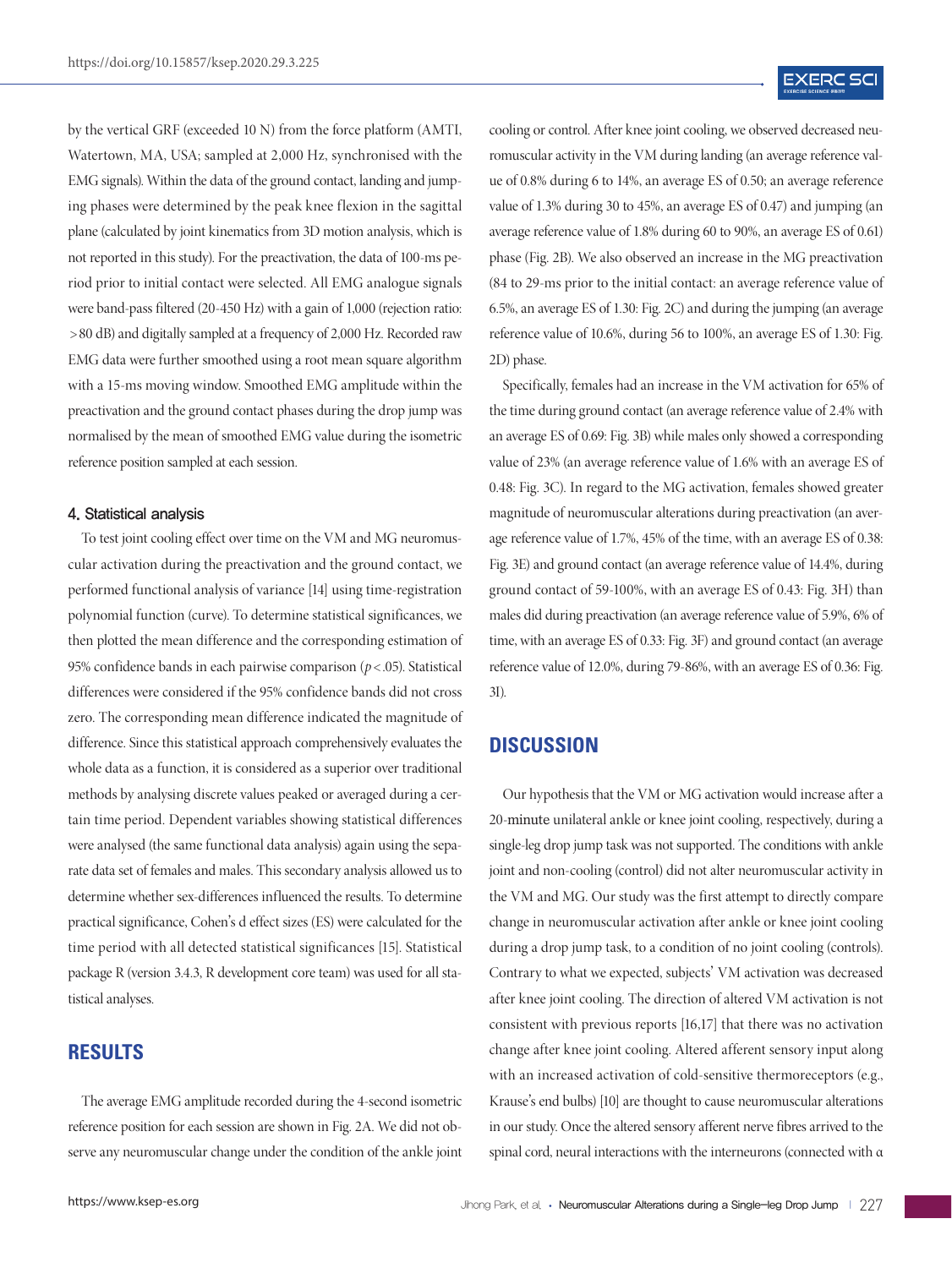

**Fig. 2.** Changes in neuromuscular activities in the VM and MG after knee joint cooling. (A) The EMG amplitudes during the reference position. Error bars indicate 95% confidence intervals. (B) The VM activation was decreased during the landing (an average reference value of 0.8% and 1.3%, with an average ES of 0.50 and 0.47, during 6 to 14% and 30 to 45% of ground contact, respectively) and jumping (an average of 1.8%, with an ES of 0.61, during 60 to 90% of ground contact) phase. (C) The MG activation was increased 84- to 29-ms prior to the initial contact (an average reference value of 6.5%, with an ES of 1.30). (D) The MG activation was increased (an average reference value of 10.6%, with an ES of 1.40) during the jumping phase (56 to 100% of ground contact).

-and γ-motor neurons) may have led to the VM inhibition and MG facilitation [11] in our study. In this spinally mediated process, although speculated, a regulation of the amount of Ib inhibitory signals [18] and/ or γ- [7] loop [19] are thought to be the contributing factors. While aforementioned neurophysiological effects of joint cooling were similar to those in previous studies [16,17], disagreement in the results could be explained by the different methodologies of data reduction and statistical analysis. While the previous results were from the traditional statistical analysis using discrete values representing the specific time intervals while we performed a functional data analysis using the entire data within the time period.

Changed neuromuscular activations in the VM and MG could have been affected by sex-specific recruitment patterns due to joint cooling. The results showed that females were affected more than males (Fig. 3). Given that there were at least 11 subjects in the previous studies concerning sex-differences on muscle activations [20-22], we suggest that our results (10F; 10M) are statistical trends. While the direction of neuromuscular alterations was not different (a decrease in VM; an increase in MG), the combined results (sex-collapsed: Fig. 3A, D, G) were quit similar to those in females (Fig. 3B, E, H). This suggests that the magnitude of altered VM and MG neuromuscular activity due to a joint temperature reduction may be greater in females than in males. While not directly measured, we believe that the greater neuromuscular changes in females were from the amount of quadriceps and gastrocnemius (e.g., cross-sectional area), and the previous experience on activities similar to the drop jump task and cryotherapy. Future study should attempt if this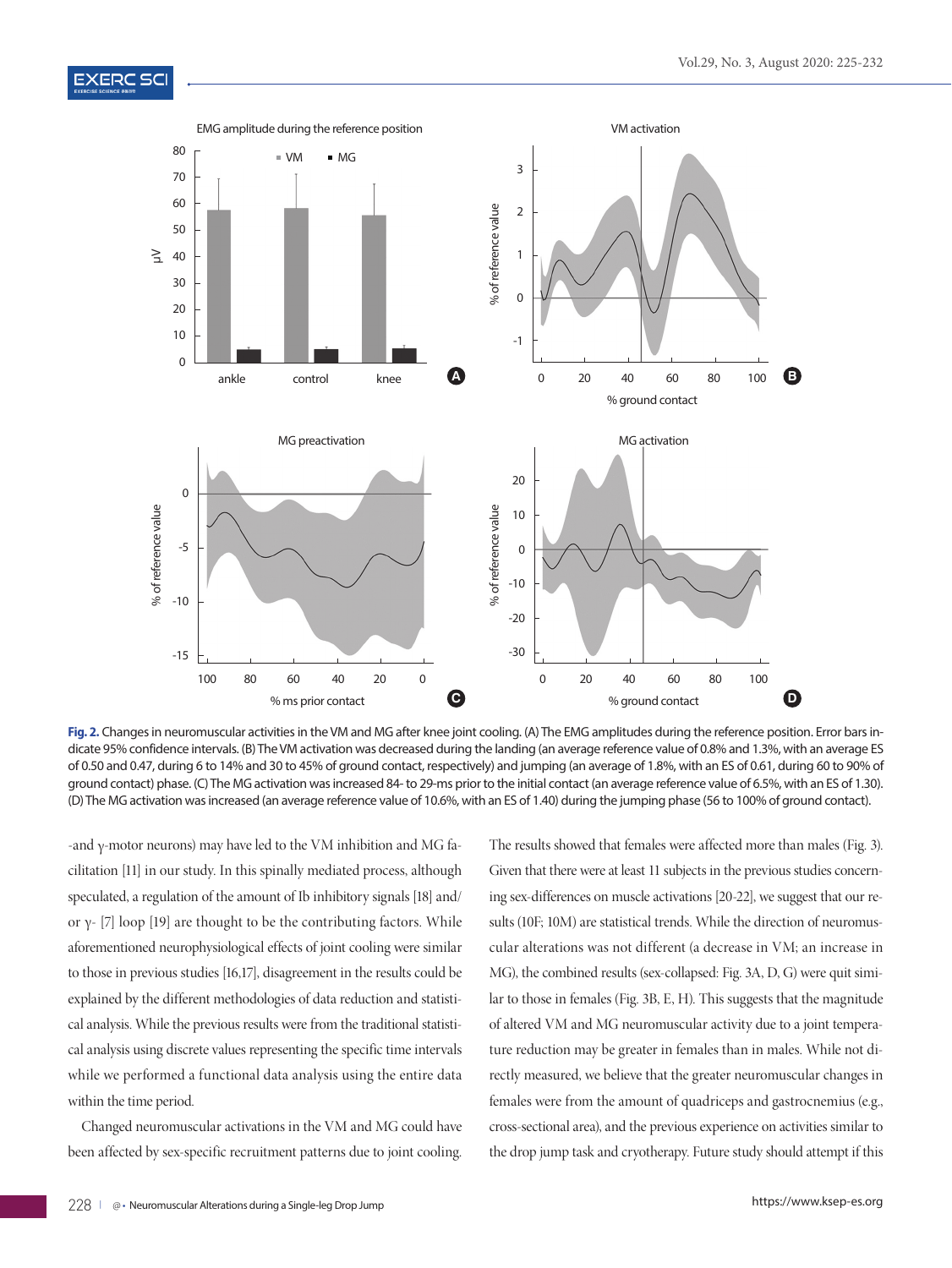**EXERC SCI** 



Fig. 3. Sex differences in trials that showed statistical significances. The Figs. in the left column (A, D, and G: See Fig. 1 for detailed information in neuromuscular changes) are the combined results (n=20). On the same row, the Figs. at the middle and right indicate the results of separate analysis for females (n=10) and males (n=10), respectively. (B) The VM activation in females was decreased during the ground contact (an average reference value of 2.2%, with an average ES of 0.66, during 7-47% of landing; an average reference value of 2.8%, with an average ES of 0.72, during 64-86% of jumping phase). (C) The VM activation in males was decreased during the jumping phase (an average reference value of 1.6%, with an average ES of 0.48, during 68-91% of ground contact). (E) The MG activation in females was increased 86- to 61-ms and 46 to 26 ms prior to the initial contact, respectively (an average reference value of 1.2% and 2.1%, with an ES of 0.38 for both, respectively). (F) The MG activation in males was increased 55- to 49-ms prior to the initial contact (an average reference value of 5.9% and 2.1%, with an ES of 0.33). (H) The MG activation in females was increased during ground contact (an average reference value of 14.4%, with an ES of 0.43, during 59-100% of jumping phase). (I) The MG activation in males was increased during ground contact (an average reference value of 12.0%, with an ES of 0.36, during 79-86% of jumping phase).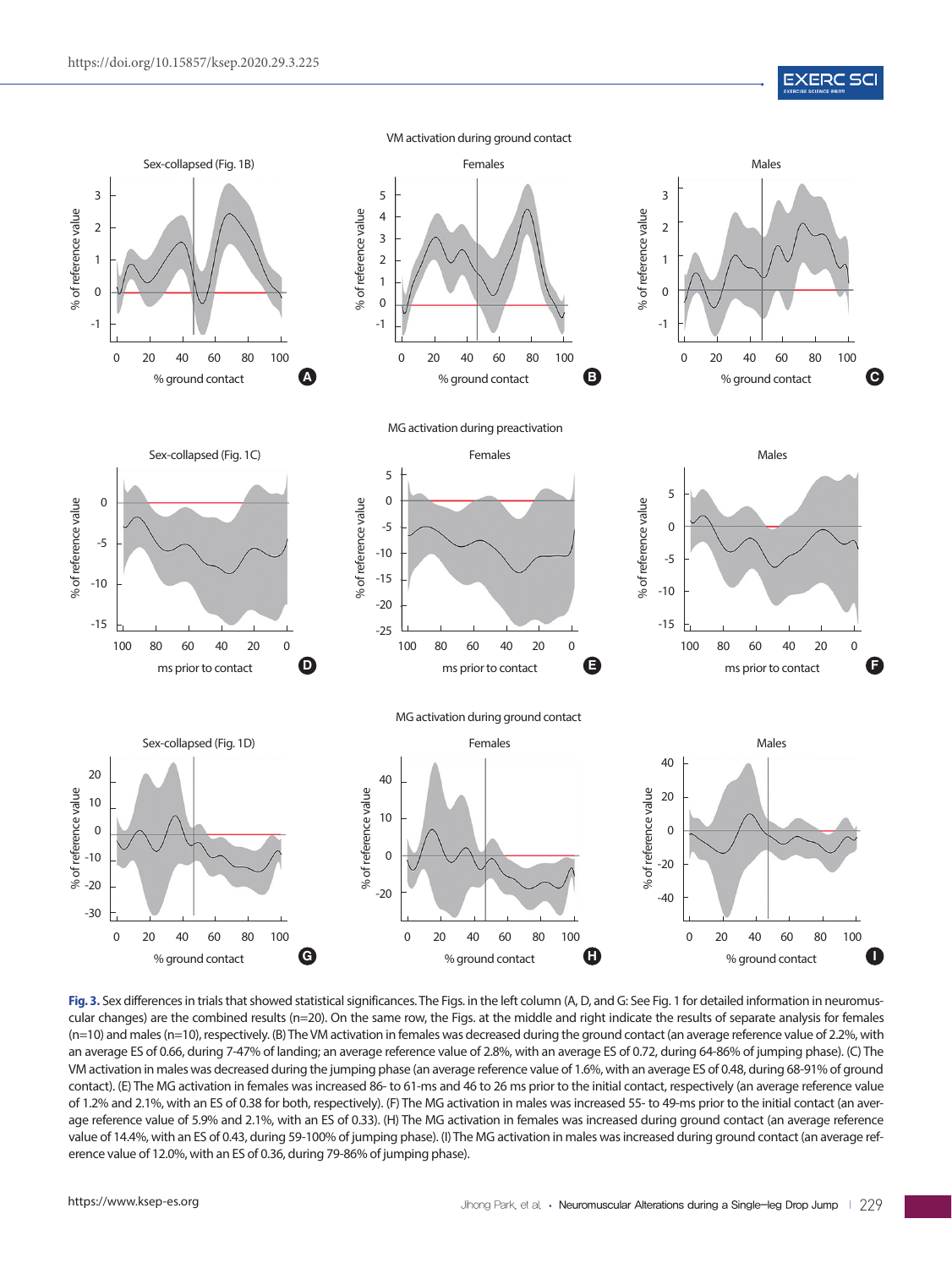# **EXERC SCI**

difference in muscle recruitment patterns is affected by muscle mass, training level, or familiarity with a movement task.

Ankle joint cooling did not change any neuromuscular activation. Previous ankle joint cooling resulted in a plantarflexor facilitation—an increase in the soleus H-reflex [23] and plantarflexion torque [5]. Based on this evidence, we thought that there would be a similar change in the MG neuromuscular activation and expected to see how the quadriceps would respond to it. However, our participants maintained the normal muscle activation in their VM and MG. These results could be explained by the functional movement task that our participants performed. It was a high velocity multi-joint weight-bearing activity that the average peak vertical GRF was 3.9 times that of body weight in our participants. A possibly produced facilitatory effect (e.g., an increase in plantarflexion torque) that was insufficient to contribute to any change in neuromuscular activity [9]. Additionally, cold-induced sensitive afferents (thought to trigger a plantarflexor facilitation) could be masked by other sensory inputs relating to postural control and movements during the drop jump [23].

Knee joint cooling altered neuromuscular activations that the VM was inhibited (ES: 0.32 to 0.83) whereas the MG was facilitated (both preactivation and ground contact; ES: 1.0 to 1.8). A neuromuscular relationship between the quadriceps and triceps surae has been reported [24,25]. While a quadriceps inhibition soon after a knee joint injury is common [26-28], an increased soleus activation is thought to compensate for weakened lower-extremity muscle function [28]. Based on previous reports [6,7], we expected an increase in quadriceps activation but it actually showed a reduced activation. Interestingly, our participants showed VM inhibition in both landing (6 to 14%; 30 to 45% of ground contact) and jumping (60 to 90% of ground contact) phases. Therefore, the results of previous studies [6,8,23] and the current study may suggest that neuromuscular alterations after knee joint cooling are determined by complex factors such as weight-bearing, multi-joint action, joint angular velocity, and co-contractions. The VM inhibition due to knee joint cooling, and the relationship between VM and MG during other functional movements should be examined in the future. The MG facilitation was observed during preactivation (84 to 29-ms prior to initial contact) and ground contact (56 to 100%). We believe that this is a compensatory response to the VM inhibition that allows maintenance of an upright posture and completion of the jump task [28]. Preactivation is considered as a preparatory neuromuscular process, which is also known as feed forward system [20]. The amount of MG preactivation has a linear

relationship with the vertical displacement during a drop land task [29] and an inverse relationship with fatigue [21]. Additionally, the preactivation in plantarflexors plays an antagonist role in ACL (anterior cruciate ligament) injury [30,31]. Therefore, our results (an increased MG preactivation in responding to VM inhibition) can be interpreted as a protective mechanism.

A joint compressive force alone, without valgus or rotational force, can result in an ACL injury [32]. In this situation, quadriceps force can attenuate the axial compressive force threshold for an ACL rupture [33]. With that being said, the observed VM inhibition after knee joint cooling in our subjects may imply that the opposite direction of injury prevention. The amount of VM EMG amplitude recorded during the isometric reference position (Fig. 2A) was equivalent to a 20% of maximal voluntary contraction during a seated knee extension or leg press exercise [34]. The MG amplitude was approximately ten times less than VM (57.3 vs. 5.5 µV: Fig. 2A). Isolated compressive forces, resulting in ACL rupture or tibial fracture, were previously reported as a range between 9,743–11,604 N [33]. While the average peak vertical GRF during the single-leg drop jump in our subjects were approximately 2,500 N, a 20% reduction in quadriceps force may indicate that the compressive force applied to the knee joint would go up to 3,000 N (assuming that 2,500 N was recorded by performing a drop jump task with maximum quadriceps strength). Although not directly converted, the total amount of compressive force after knee joint cooling during the land jump task in our study (3,000 N) is much less than the 9,743 N [33]. Therefore, observed neuromuscular alterations (no greater than 2 and 11% of the reference value in the VM and MG activations, respectively) are unlikely to lead to an injury although calculated effects sizes wee moderate to strong. An important limitation should be noted that we only observed change in neuromuscular activation in the sagittal plane. Our conclusion that the probability of injury due to compressive force alone is less likely based on an assumption that other forces were acting on the joint. While a dynamic valgus [35] and rotational forces [36] also contribute an ACL injury, more data (e.g., muscles acting on the frontal plane) would be necessary to expand the results.

### **CONCLUSIONS**

While ankle joint cooling did not show any change in neuromuscular activation, a 20-minute unilateral knee joint cooling resulted in a VM inhibition (during ground contact) and MG facilitation (during preacti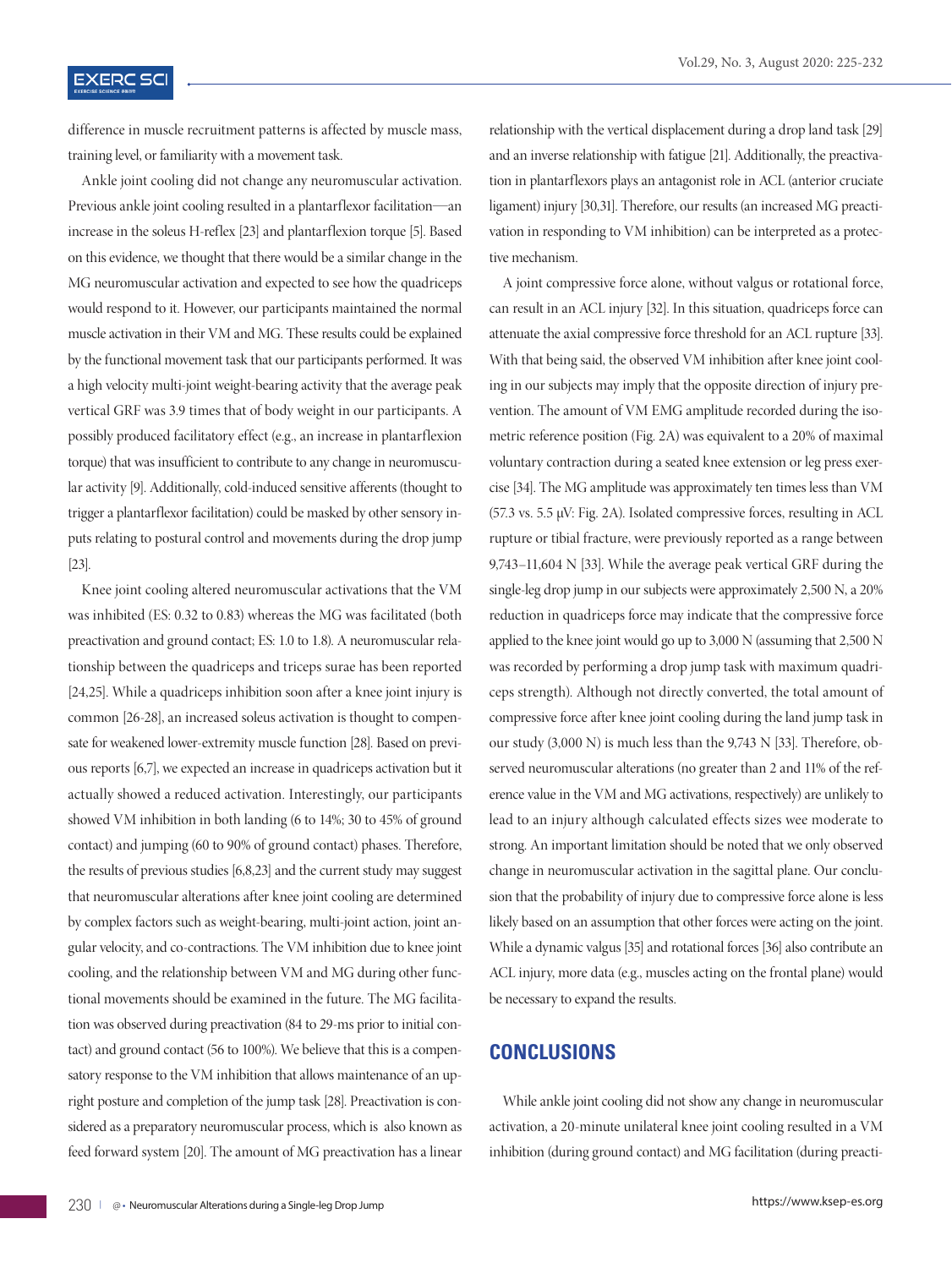vation and ground contact) during a single-leg drop jump task. Females appear to have greater magnitude of neuromuscular alterations due to knee joint cooling than males. The altered neuromuscular activations do not seem to put an individual at risk of injury, resulting from compressive forces in the sagittal plane.

# **CONFLICT OF INTEREST**

The authors declare that they do not have conflict of interest.

## **AUTHOR CONTRIBUTIONS**

Conceptualization: J Park; Data curation: K Song; Methodology: J Park, K Song, SY Lee, H Ryu; Visualization: J Park, H Ryu; Writingoriginal draft: J Park; Writing - review & editing: J Park, K Song, SY Lee, H Ryu.

## **ORCID**

| Jihong Park | https://orcid.org/0000-0002-8844-3855      |
|-------------|--------------------------------------------|
| Kyeongtak   | https://orcid.org/Song 0000-0002-0671-2127 |
| Sae Yong    | https://orcid.org/Lee 0000-0002-0526-3243  |
| Hohyung Ryu | https://orcid.org/0000-0003-4735-4861      |

# **REFERENCES**

- 1. Bleakley CM, Costello JT. Do thermal agents affect range of movement and mechanical properties in soft tissues? A systematic review. Arch Phys Med Rehabil. 2013;94(1):149-63.
- 2. Sefiddashti L, Ghotbi N, Salavati M, Farhadi A, Mazaheri M. The effects of cryotherapy versus crystretching on clinical and functional outcomes in athletes with acute hamstring strain. J Bodyw Mov Ther. 2018;22(3):805-9.
- 3. Kaur B, Kaushal K, Kaur S. Effect of cryokinetics on talofibular ligament of improving proprioception of the ankle joint among sports person having ankle sprain. Indian J Physiother Occup Ther. 2019;13(2): 180-5.
- 4. Pietrosimone BG, Hart JM, Saliba SA, Hertel J, Ingersoll CD. Immediate effects of transcutaneous electrical nerve stimulation and focal knee joint cooling on quadriceps activation. Med Sci Sports Exerc. 2009;41(6):1175-81.
- 5. Hopkins JT, Stencil R. Ankle cryotherapy facilitates soleus function. J Orthop Sports Phys Ther. 2002;32(12):622-7.
- 6. Pietrosimone BG, Ingersoll CD. Focal knee joint cooling increases the quadriceps central activation ratio. J Sports Sci. 2009;27(8):873-9.
- 7. Rice D, McNair PJ, Dalbeth N. Effects of cryotherapy on arthrogenic muscle inhibition using an experimental model of knee swelling. Arthritis Rheum. 2009;61(1):78-83.
- 8. Kim H, Lee D, Choi HM, Park J. Joint cooling does not hinder athletic performance during high-intensity intermittent exercise. Int J Sports Med. 2016;37(8):641-6.
- 9. Lee M, Kim S, Choi HM, Park J. Ankle or knee joint cooling alters countermovement but not squat jump height in healthy collegiate athletes. Isokinet Exerc Sci. 2017;25(1):1-8.
- 10. Nadler SF, Weingand K, Kruse RJ. Ther physiologic basis and clinical applications of cryotherapy and thermotherapy for the pain practitioner. Pain Physician. 2004;7(3):395-9.
- 11. Hopkins JT, Ingersoll CD. Arthrogenic muscle inhibition: a limiting factor in joint rehabilitation. J Sport Rehabil. 2000;9(2):135-59.
- 12. Hermens HJ, Disselhorst-Klug C, Rau G. Development of recommendations for SEMG sensors and sensor placement procedures. J Electromyogr Kinesiol. 2000;10(5):361-74.
- 13. Moss WR, Feland JB, Hunter I, Hopkins JT. Static stretching does not alter pre and post-landing muscle activation. Sports Med Arthrosc Rehabil Ther Technol. 2011;3(1):9.
- 14. Park J, Seeley MK, Francom D, Reese CS, Hopkins JT. Functional vs. traditional analysis in biomechanical gait data: an alternative statistical approach. J Human Kinet. 2017;60(1):39-49.
- 15. Cohen J. Quantitative methods in psychology. Psychol Bull. 1992;112  $(1):155-9.$
- 16. Hart JM, Leonard JL, Ingersoll CD. Single-leg landing strategy after knee-joint cryotherapy. J Sport Rehabil. 2005;14(4):313-20.
- 17. Schmid S, Moffat M, Gutierrez GM. Effect of knee joint cooling on the electromyographic activity of lower extremity muscles during a plyometric exercise. J Electromyogr Kinesiol. 2010;20(6):1075-81.
- 18. Hopkins JT, Ingersoll CD, Edwards JE, Klootwyk TE. Cryotherapy and transcutaneous electric neuromuscular stimulation decrease arthrogenic muscle inhibition of the vastus medialis after knee joint effusion. J Athl Train. 2001;37(1):25-31.
- 19. Rice DA, McNair PJ. Quadriceps arthrogenic muscle inhibition: neural mechanisms and treatment perspectives. Semin Arthritis Rheum. 2010;40(3):250-66.